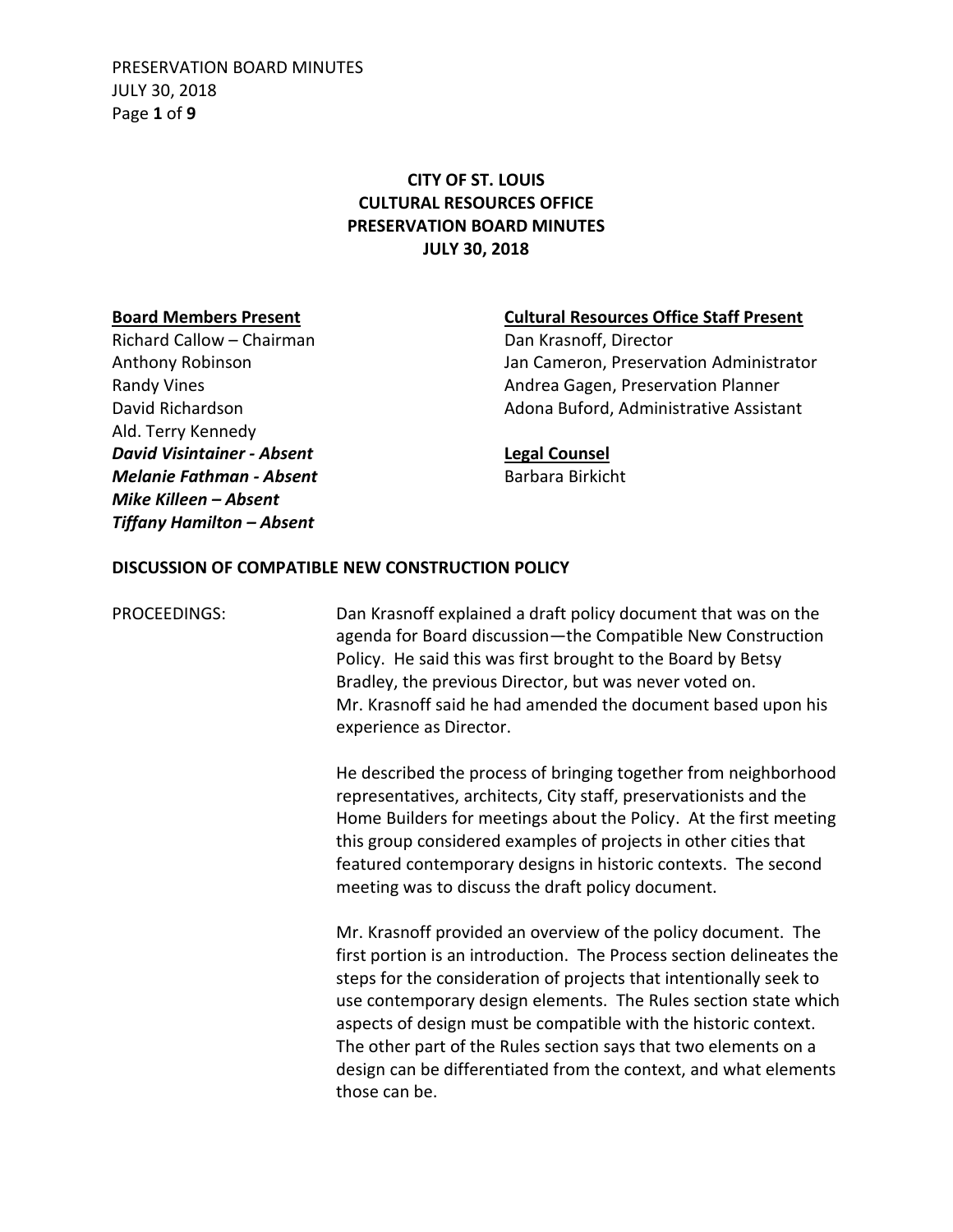PRESERVATION BOARD MINUTES JULY 30, 2018 Page **2** of **9**

> Anthony Robinson asked for an explanation of Allowed Differentiation. Mr. Krasnoff said that two of the following elements could be intentionally differentiated from context: percentage of solid to void, window types, door types, fenestration, materials and color.

Anthony Robinson said Dryvit can be an appropriate contemporary material. Mr. Krasnoff agreed and said he would revise the policy.

Randy Vines asked if historicist designs would be allowed. Mr. Krasnoff said such designs are a part of all standards and that such designs would not need to adhere to the Compatible New Construction Policy.

David Richardson said he thought there should be more support from neighborhoods before bringing the policy back to the Board. Mr. Krasnoff said he would take that into consideration before bringing the Policy to the Board for a vote.

Kathy Barkin, a Soulard resident, spoke against the policy's use in her neighborhood.

Paul Brendan, developer of a project in the Central West End, said he agreed with the policy.

## **PRELIMINARY REVIEWS**

## **A. 2017.0541 4301 MARYLAND AVENUE CENTRAL WEST END HISTORIC DISTRICT**

Owner/Applicant: MLM on Maryland LLC - Lauren Mathis

| <b>RESIDENTIAL PLAN:</b> | Preliminary review to construct a four-unit apartment building.                                                                                                                                                                                                                                                                                                                  |
|--------------------------|----------------------------------------------------------------------------------------------------------------------------------------------------------------------------------------------------------------------------------------------------------------------------------------------------------------------------------------------------------------------------------|
| PROCEEDINGS:             | On July 30, 2018, the Preservation Board of the City of St. Louis<br>met, pursuant to Ordinance #64689 of the City Code, to<br>consider a preliminary review application to construct a four-unit<br>apartment building at 4301 Maryland Avenue, in the Central West<br>End Local Historic District. The application was submitted by the<br>developers, Lauren and Mark Mathis. |
|                          | Board members Anthony Robinson, David Richardson, Randy                                                                                                                                                                                                                                                                                                                          |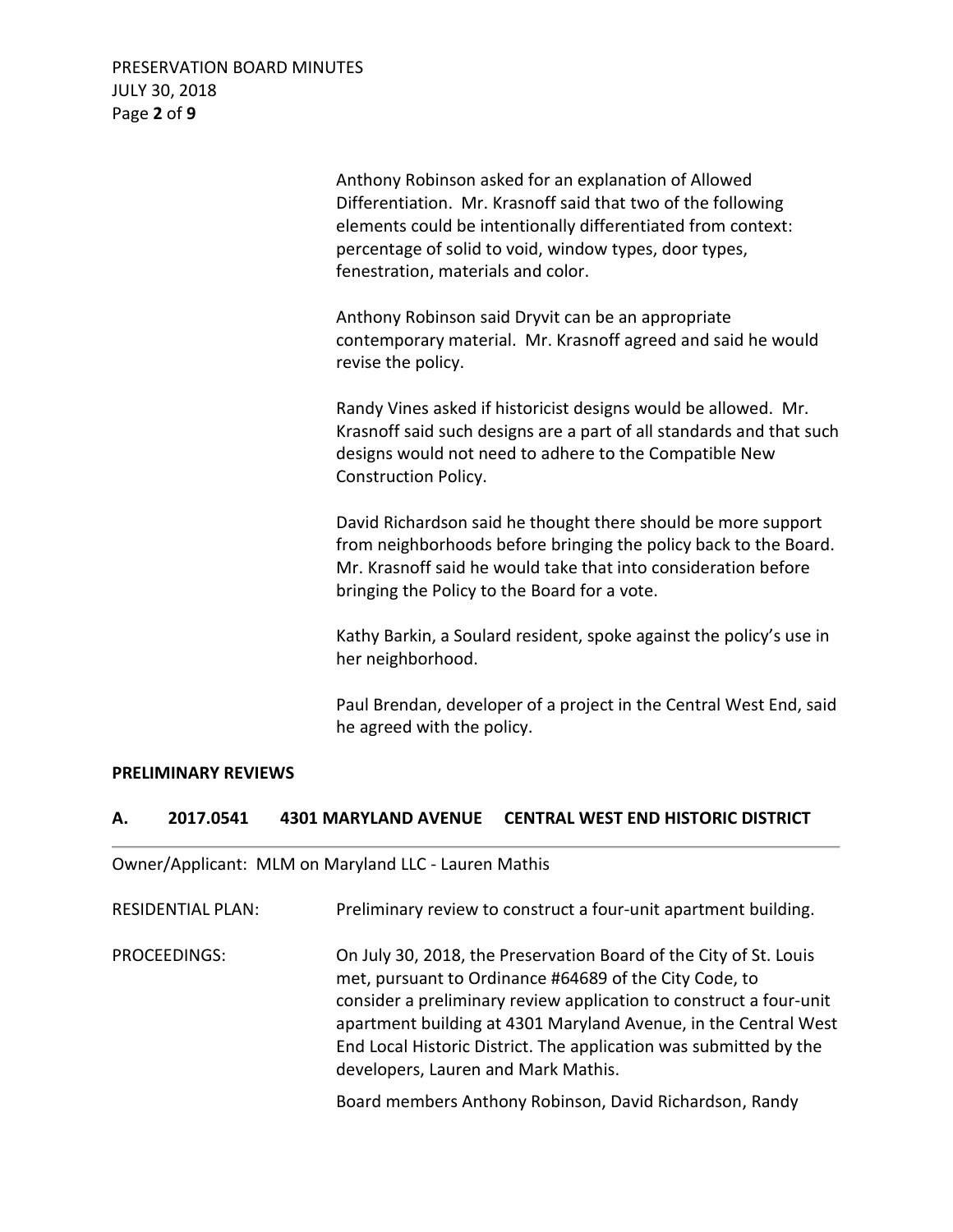Vines and Alderman Terry Kennedy were present for the testimony for this agenda item. David Richardson chaired the meeting in the temporary absence of Chairman Richard Callow.

Jan Cameron of the Cultural Resources Office made a presentation that examined the sections of City Ordinance #69423, which sets forth the standards for residential new construction in Central West End. She testified that the architect and developers of the project had made multiple revisions to the initial proposal in coordination with the Cultural Resources Office staff and the neighborhood, and the design was now generally in compliance with the standards. She submitted into the record an email from Alderman Heather Navarro in support of the project, and another from the Central West End Planning & Development Committee also in support, subject to review of final plans and exterior materials.

Steve Anton, of Anton Architecture, the project architect, spoke on behalf of the project, detailing the design process.

Lauren Mathis, developer of the project, spoke on her own behalf. She stated that the site was unusual and therefore it had been very difficult to develop.

Mark Mathis, the other developer, spoke on his own behalf. He also stated that the oddly shaped lot with cul-de-sac made it difficult to create an economically feasible project. In response to a question from Board Member Robinson as to why the building was sited so far from the building to the west, Mr. Mathis said it was needed to access the parking behind the building, and he had assumed that would be preferable to the adjacent property owner. In response to another question from Mr. Robinson as to why the building was not designed with a wing that extended out to screen the driveway, Mr. Mathis stated they had not really discussed that during design development, but they would consider a brick wall at the front.

FINDINGS OF FACTS: The Preservation Board found that:

- the proposed site for construction, 4301 Maryland Avenue, is located in the Central West End Local Historic District;
- the siting, scale, proportions, roof shape, and exterior materials comply with the Standards; and that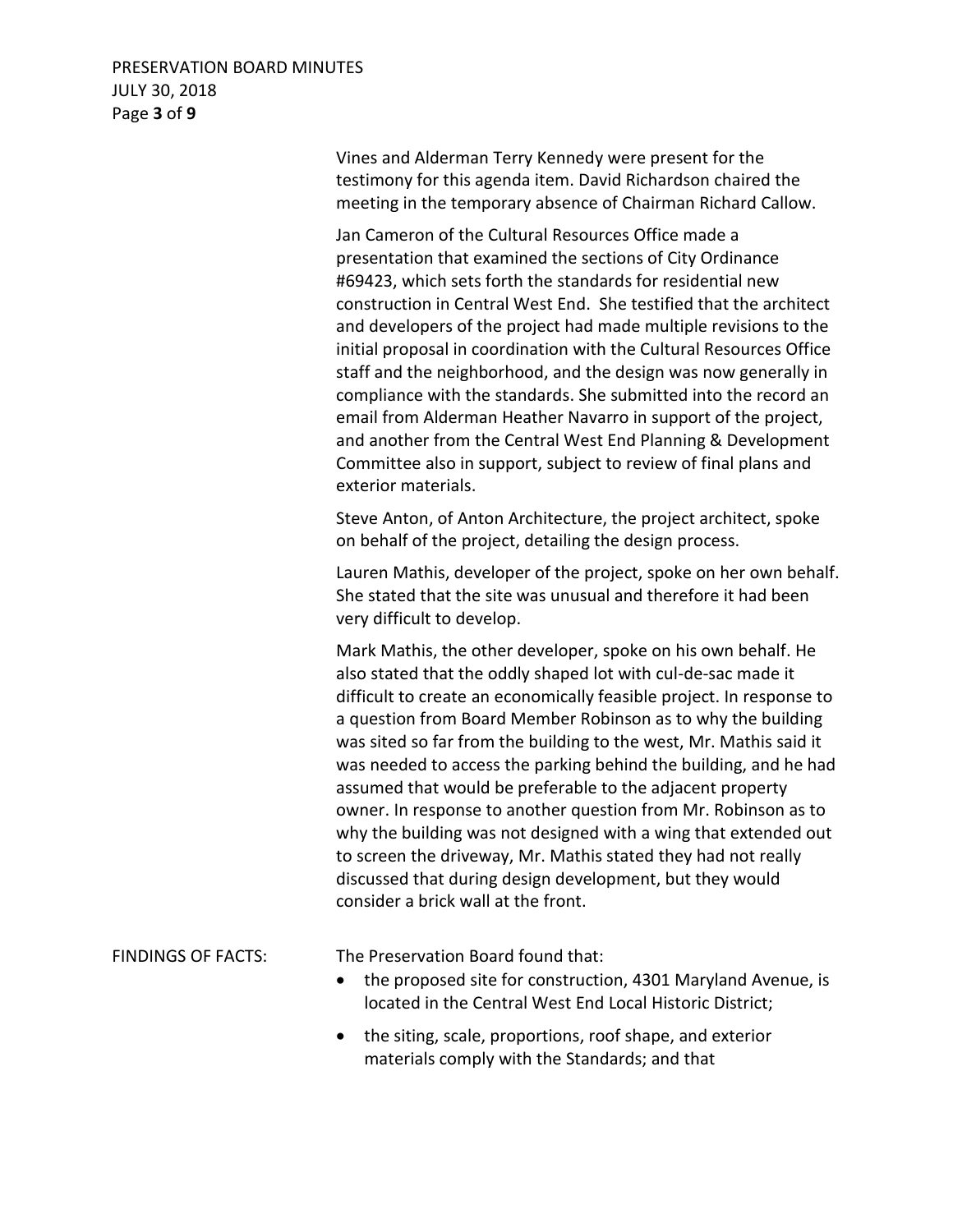PRESERVATION BOARD MINUTES JULY 30, 2018 Page **4** of **9**

• the setback along Maryland cannot be followed due to the shape of the parcel. BOARD DECISION: It was the decision of the Preservation Board to grant preliminary approval for the proposed new construction with the stipulation that exterior details and materials will be reviewed and approved by the Cultural Resources Office to ensure compliance with the following: (1) historic replacement windows will be used; (2) the color scheme will be reconsidered to include limestone or limestone-like details; and (3) the driveway/parking to the west will be appropriately screened from view. The motion was made by Board Member Vines and seconded by Board Member Richardson. The motion carried with Board Members Vine, Richardson, Alderman Kennedy and Chairman Callow voting in favor of the motion, and Board Member Robinson abstaining.

## **B. 2018.0876 5612-24 WATERMAN BOULEVARD CENTRAL WEST END HISTORIC DIST.**

Owner/Applicant: Real Estate Investor Wholesale, LLC

| <b>COMMERCIAL PLAN:</b> | Preliminary review to construct six three-story fee-simple<br>townhouses.                                                                                                                                                                                                                                                                                                                                                            |
|-------------------------|--------------------------------------------------------------------------------------------------------------------------------------------------------------------------------------------------------------------------------------------------------------------------------------------------------------------------------------------------------------------------------------------------------------------------------------|
| PROCEEDINGS:            | On July 30, 2018, the Preservation Board of the City of St. Louis<br>met, pursuant to Ordinance #64689 of the City Code, to consider a<br>preliminary review application to construct six 3-story townhouses<br>with basement parking at 5612-24 Waterman Boulevard, located<br>in the Central West End Certified Local Historic District. The<br>application was submitted by the project architect, Joe Davidson<br>of Dado Works. |
|                         | Board members Richard Callow (Chair); Alderman Terry Kennedy,<br>David Richardson, Randy Vines and Anthony Robinson were<br>present for the testimony for this agenda item.                                                                                                                                                                                                                                                          |
|                         | Jan Cameron of the Cultural Resources Office made a presentation<br>that examined the sections of City Ordinance #69423, which sets<br>forth the standards for new construction in the Central West End<br>Historic District. She indicated that the project was generally in<br>compliance with the historic district standards for new<br>construction, with the exception of the amount of stucco on the                          |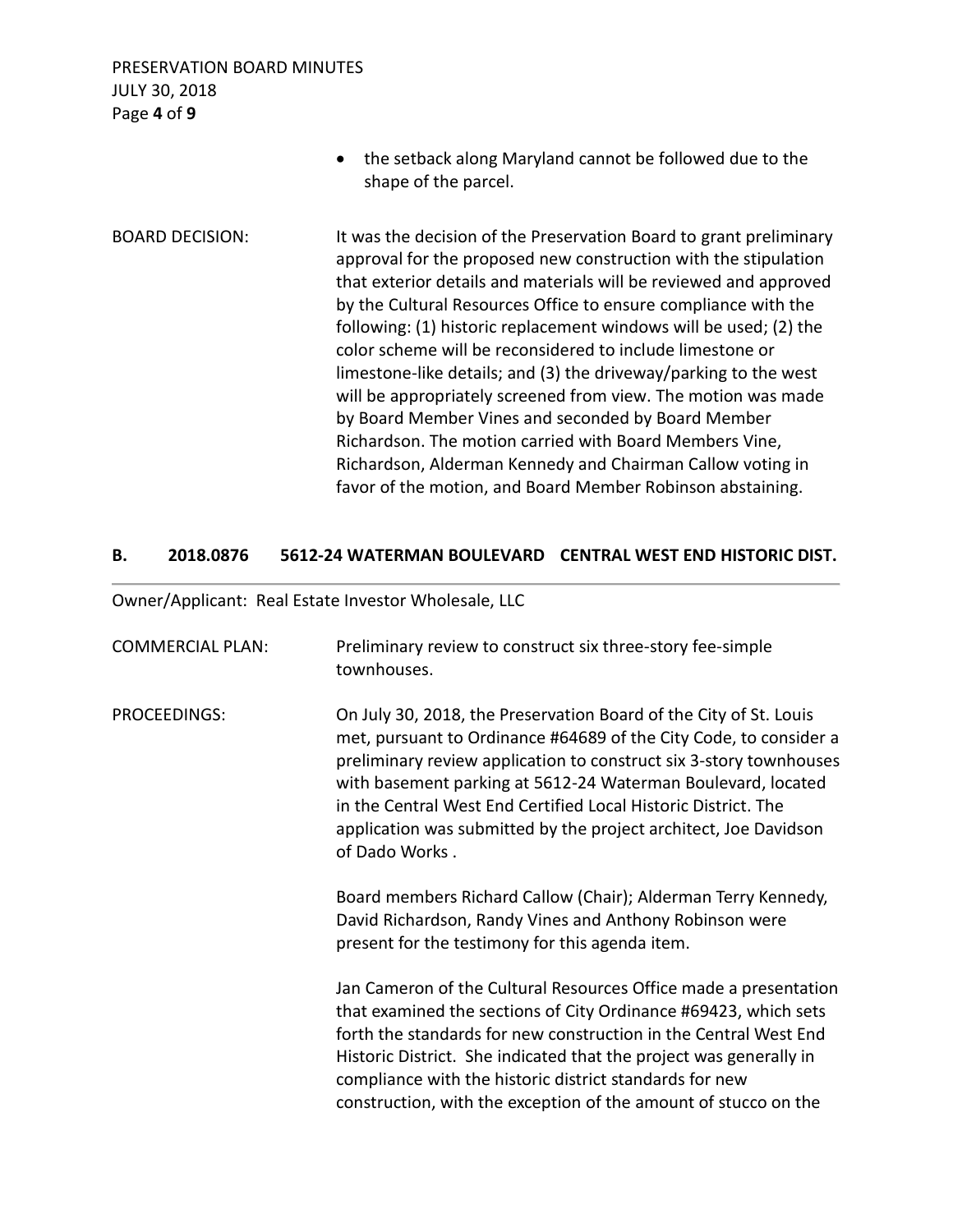# PRESERVATION BOARD MINUTES JULY 30, 2018 Page **5** of **9**

|                           | front elevation, which appeared to be nearly half the facade; and<br>of a proposed curb cut off Clara Avenue. She explained that the<br>curb cut was required as the parcel had no alley access.                                                                                                                                                                                                                                                                                                                                          |
|---------------------------|-------------------------------------------------------------------------------------------------------------------------------------------------------------------------------------------------------------------------------------------------------------------------------------------------------------------------------------------------------------------------------------------------------------------------------------------------------------------------------------------------------------------------------------------|
|                           | Ms. Cameron stated that the Development Committee of the<br>Central West End Association had received plans for review, and<br>had submitted an email stating they were generally in support of<br>the project subject to satisfactory resolution of the front façade<br>material.                                                                                                                                                                                                                                                        |
|                           | Paul Brenden of Dado Works testified in support of the project. He<br>stated that they were seeking differentiation from the surrounding<br>historic buildings by creating a contemporary design and that the<br>stucco approximated 40% rather than half the façade. Mr.<br>Brenden stated that he felt imitating the all-brick of adjacent<br>buildings would not add to the design.                                                                                                                                                    |
|                           | Dan Holak, the developer, testified in support of the project. He<br>said the concept was for owners to feel they had their own<br>separate house and were not in an apartment building, and the<br>stuccoed bays promoted this. In response to a question from<br>Board Member Vines, Mr. Holak stated that the color of the siding<br>would not be a strong contrast to the brick. He also said that the<br>amount of additional brick required would be a cost concern, but<br>he would be happy to work with the Board and the staff. |
| <b>FINDINGS OF FACTS:</b> | The Preservation Board found that:<br>5612 Waterman Boulevard is located in the Central West End<br>$\bullet$<br>Local Historic District;                                                                                                                                                                                                                                                                                                                                                                                                 |
|                           | while the design complies with many of the requirement of<br>the Central West End Standards for New Construction, in the<br>siting, massing, and scale, it does not comply with the<br>requirement that exterior materials reflect those of adjacent<br>buildings; and that                                                                                                                                                                                                                                                               |
|                           | the design would be acceptable if a more appropriate<br>$\bullet$<br>material was substituted for the extensive stucco of the<br>primary elevation or if the amount of stucco was reduced.                                                                                                                                                                                                                                                                                                                                                |
| <b>BOARD DECISION:</b>    | It was the decision of the Preservation Board to grant preliminary<br>approval of the proposed construction, with the condition that<br>the applicant work with the Cultural Resources staff to determine<br>an appropriate secondary material to be used on the front façade;                                                                                                                                                                                                                                                            |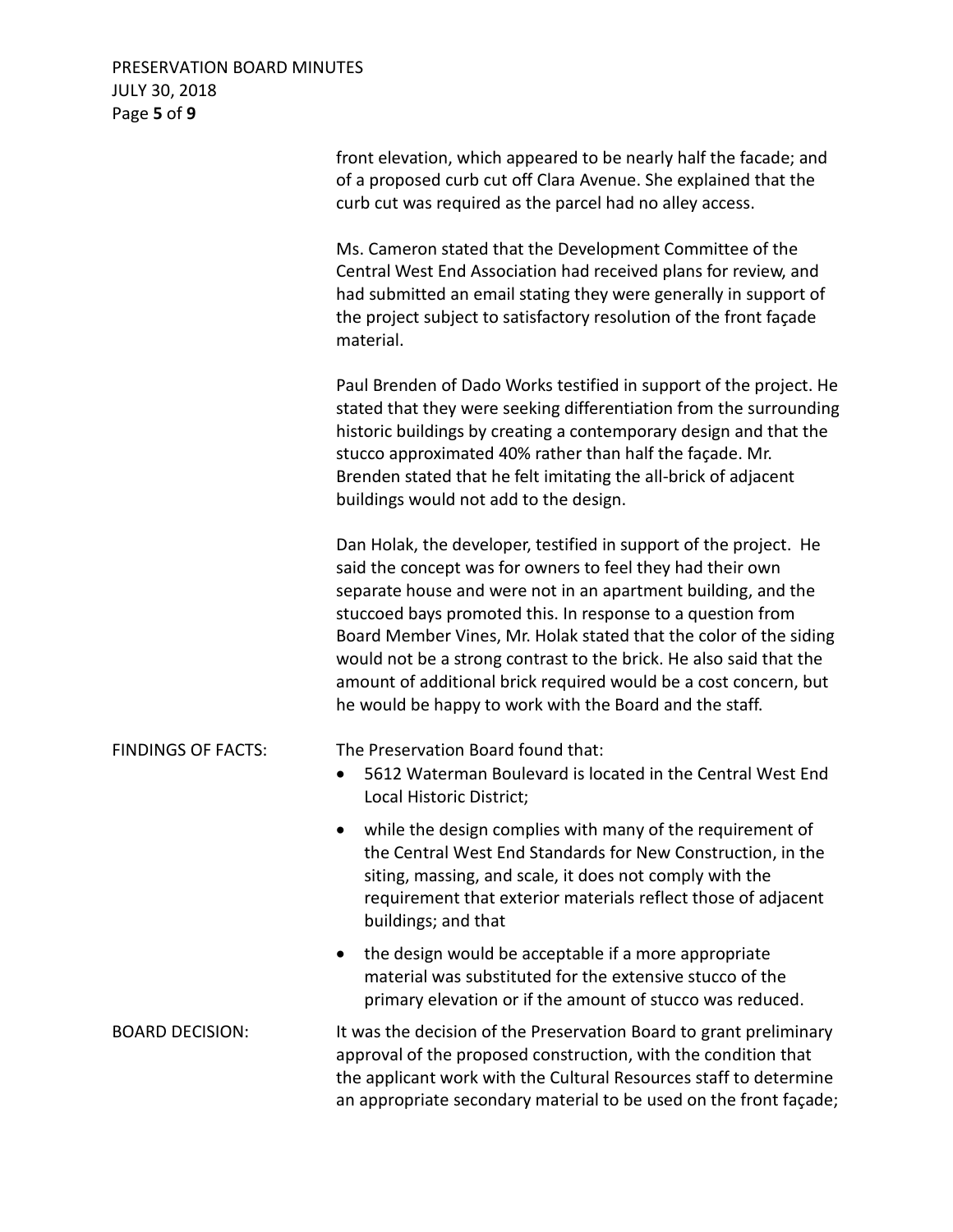and exterior details and materials be reviewed and approved by the Cultural Resources Office staff. The motion was made by Board Member Vines and seconded by Board Member David Richardson. The motion passed unanimously.

#### **APPEALS OF DENIALS**

## **C. 2018.0713 1017 GEYER AVENUE SOULARD HISTORIC DISTRICT**

## Owner/Applicant: Mohammad Othman

| Appeal of a denial of a building permit application to<br>rehabilitate remaining front wall and construct 1-1/2-story house<br>behind.                                                                                                                                                                                                                                                                                                                                                                                                                                                                       |
|--------------------------------------------------------------------------------------------------------------------------------------------------------------------------------------------------------------------------------------------------------------------------------------------------------------------------------------------------------------------------------------------------------------------------------------------------------------------------------------------------------------------------------------------------------------------------------------------------------------|
| On July 30, 2018, the Preservation Board of the City of St. Louis<br>met, pursuant to Ordinance #64689 of the City Code, to consider<br>an appeal of the Director's Denial to restore an existing front wall<br>and construct a single-family house at 1017 Geyer Avenue, in the<br>Soulard Neighborhood Local Historic District. The application was<br>submitted by the owner, Mohammad Othman.                                                                                                                                                                                                            |
| Board members Richard Callow (Chair), Alderman Terry Kennedy,                                                                                                                                                                                                                                                                                                                                                                                                                                                                                                                                                |
| Randy Vines, David Richardson, and Anthony Robinson were                                                                                                                                                                                                                                                                                                                                                                                                                                                                                                                                                     |
| present for the testimony for this agenda item.                                                                                                                                                                                                                                                                                                                                                                                                                                                                                                                                                              |
| Jan Cameron of the Cultural Resources Office made a presentation<br>that examined the sections of City Ordinance #57078 which sets<br>forth the standards for new construction in the Soulard Local<br>Historic District. She entered into the record 64689, as revised by<br>City Ordinance #64682, the enabling legislation; and Ordinance<br>#57688, the Soulard Historic District, amended by Ordinance #<br>62382, the revised Soulard Historic District Standards, the<br>Preservation Board Agenda and PowerPoint. Ms. Cameron stated<br>that the developer had been responsive to Cultural Resources |
| Office suggestions and had modified the roof slope and agreed to                                                                                                                                                                                                                                                                                                                                                                                                                                                                                                                                             |
| restore the existing front wall, noting that the plans included with                                                                                                                                                                                                                                                                                                                                                                                                                                                                                                                                         |
| the final agenda incorporated these changes. She also submitted a<br>letter in support of the project from Vanessa Kobrin, President of                                                                                                                                                                                                                                                                                                                                                                                                                                                                      |
| the Soulard Restoration Group. Ms. Cameron recommended that                                                                                                                                                                                                                                                                                                                                                                                                                                                                                                                                                  |
|                                                                                                                                                                                                                                                                                                                                                                                                                                                                                                                                                                                                              |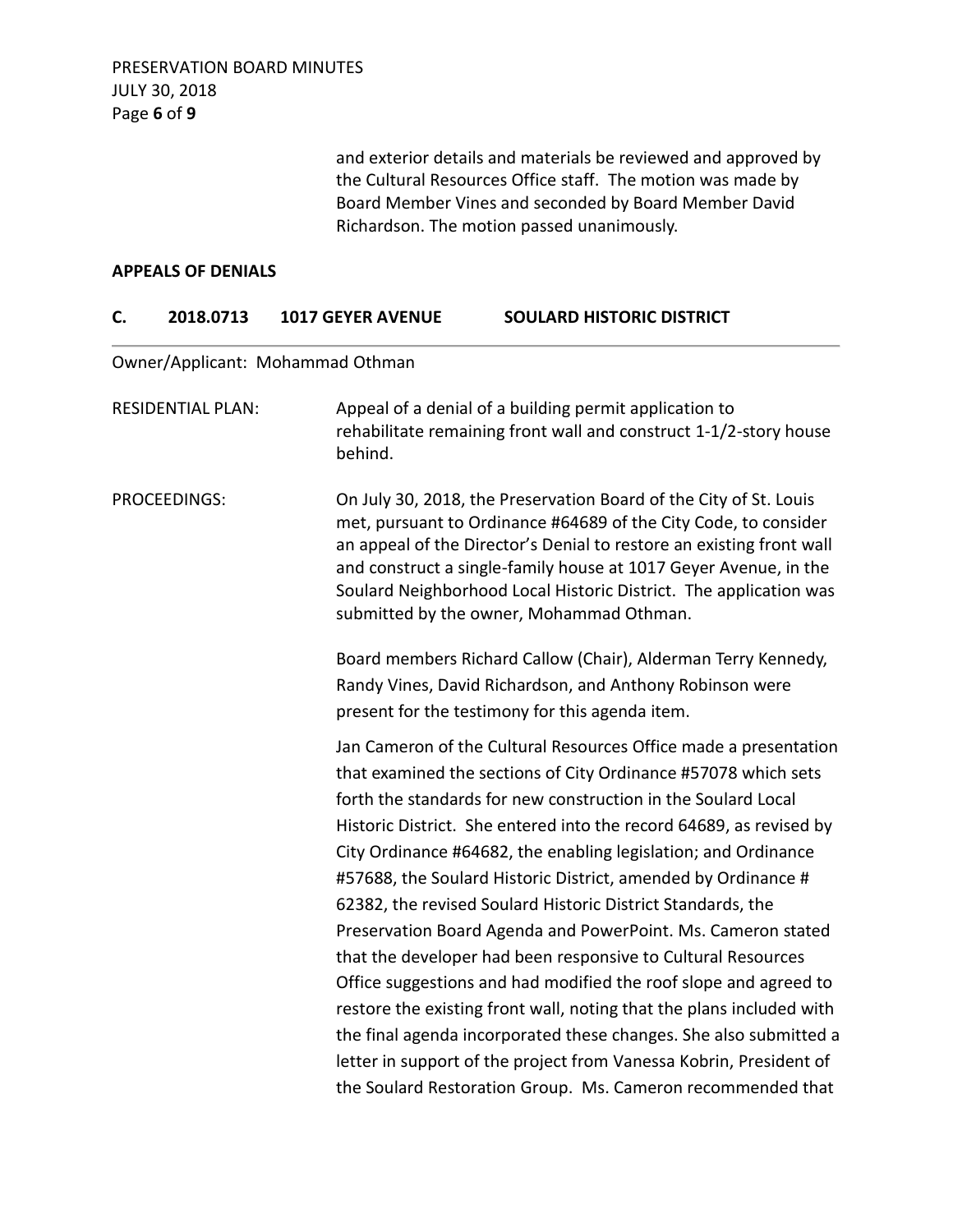PRESERVATION BOARD MINUTES JULY 30, 2018 Page **7** of **9**

|                           | the Board overturn the initial denial of the application based upon<br>the revised plans.                                                                                                                                                                                                                                                                                                                                                                                                                                               |
|---------------------------|-----------------------------------------------------------------------------------------------------------------------------------------------------------------------------------------------------------------------------------------------------------------------------------------------------------------------------------------------------------------------------------------------------------------------------------------------------------------------------------------------------------------------------------------|
| <b>FINDINGS OF FACTS:</b> | The Preservation Board found that:<br>1017 Geyer is located in the Soulard Neighborhood Local<br>$\bullet$<br>Historic District;<br>the proposal is to construct a single-family house behind the<br>$\bullet$<br>existing historic walls, which will be restored and filled with<br>appropriate windows and doors;<br>except for its roof, the new construction will not be visible<br>$\bullet$<br>from the street; and that<br>the slope of the new roof will be prominently visible above<br>$\bullet$<br>the historic street wall. |
| <b>BOARD DECISION:</b>    | It was the decision of the Preservation Board to overturn the<br>Director's Administrative Denial with the condition that the<br>Cultural Resources Office staff review and approve revisions to<br>reduce the height and slope of the roof, and final details and<br>materials.                                                                                                                                                                                                                                                        |
|                           | The motion was made by Board member Richardson and<br>seconded by Alderman Kennedy. The motion passed unanimously.                                                                                                                                                                                                                                                                                                                                                                                                                      |

## **D. 2018.0855 2254-56 S. GRAND BLVD. COMPTON HILL HISTORIC DISTRICT**

Owner: MBR Shenandoah LLC – Gary Bugajski Applicant: Arrow Signs – Natalie Ritter

| <b>COMMERCIAL PLAN:</b> | Appeal of a denial of a building permit application to install three<br>interior-illuminated signs on the front and south elevations on<br>a City Landmark.                                                                                                                                                                                                                         |
|-------------------------|-------------------------------------------------------------------------------------------------------------------------------------------------------------------------------------------------------------------------------------------------------------------------------------------------------------------------------------------------------------------------------------|
| PROCEEDINGS:            | On July 30, 2018, the Preservation Board of the City of St. Louis<br>met, pursuant to Ordinance #64689 of the City Code, to consider<br>an appeal of the Director's Denial to install three back-lit signs on<br>the Pelican Building, at 2254-56 S. Grand Boulevard, in the<br>Compton Hill Historic District. The application was submitted by<br>Natalie Ritter, of Arrow Signs. |

Board members Richard Callow (Chair), Alderman Terry Kennedy,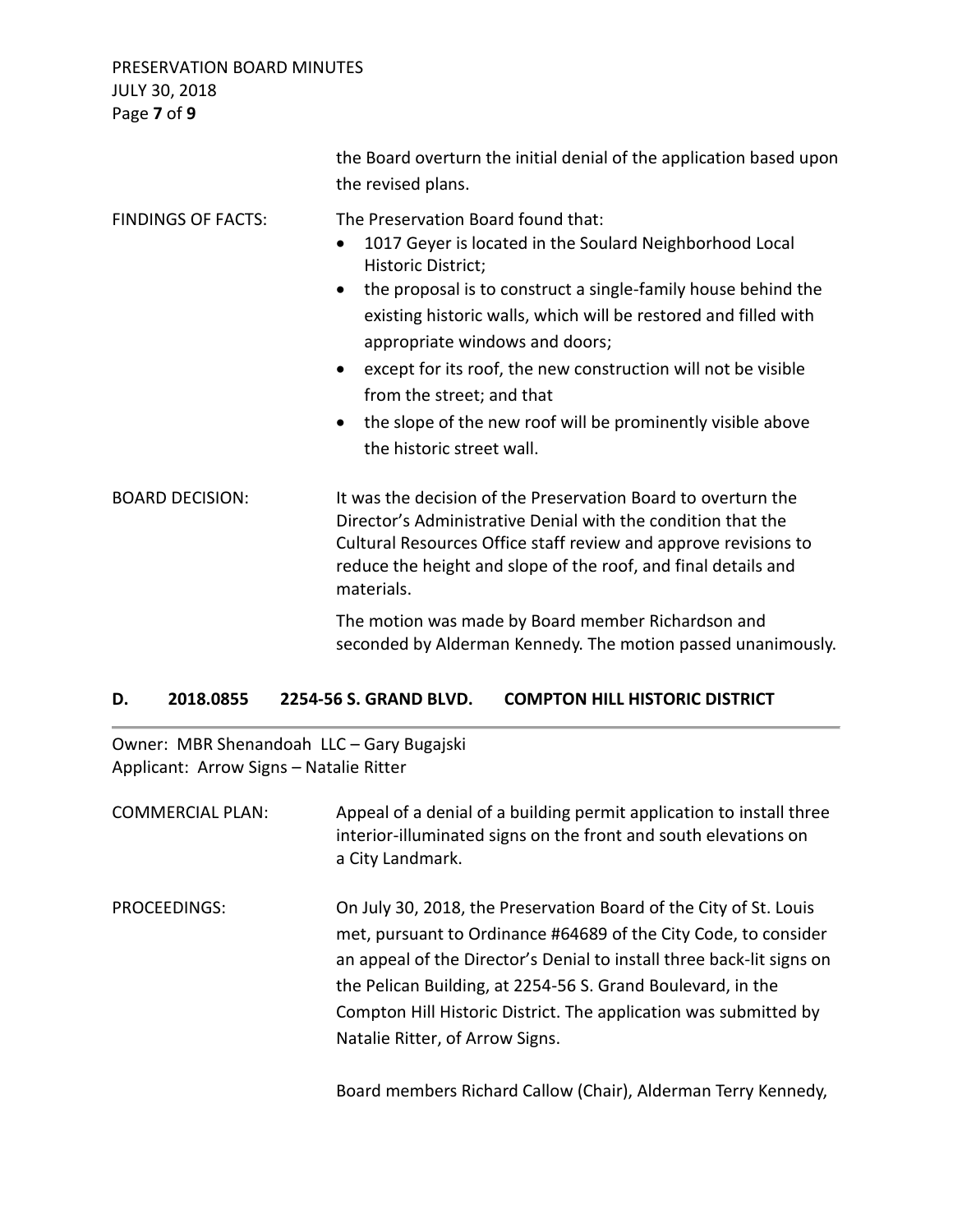## PRESERVATION BOARD MINUTES JULY 30, 2018 Page **8** of **9**

Randy Vines, David Richardson, and Anthony Robinson were present for the testimony for this agenda item.

Jan Cameron of the Cultural Resources Office made a presentation that examined the sections of City Ordinance #59400 which sets forth the standards for new construction in the Compton Hill Local Historic District. She entered into the record Ordinance #64689, as revised by City Ordinance #64682, the enabling legislation; and Ordinance #59400, the Compton Hill Historic District, the Preservation Board Agenda and PowerPoint. Ms. Cameron stated that the district standards prohibit back-lit signs although she noted that buildings on the opposite side of Grand Blvd., located within the boundaries of the Shaw Historic District, allowed such signs. She submitted a copy of an email in support of the project from Bill Brush, President of the Compton Hill Neighborhood Association. Based upon the standards, Ms. Cameron recommended that the Board uphold the Director's denial of the application.

Gary Bugajski of Domino's testified in support of the project. He noted the work done to bring the Pelican Building back into use and that the proposed signs were greatly reduced in size from the standard Domino's sign package. He also stated that, if required, they could eliminate one of the signs.

Mark Ritterman, owner of the Pelican Building, stated that he was proud of the work they had done, and had invested a great deal in the building and its appearance was important to him. He stated that he thought this would be the best-looking Domino's in the Midwest and that no other of their stores in the country looked anything like this.

FINDINGS OF FACTS: The Preservation Board found that:

- the proposed site for construction, 2254 South Grand, is located in the Compton Hill Local Historic District;
- the district standards prohibit back-lit signs;